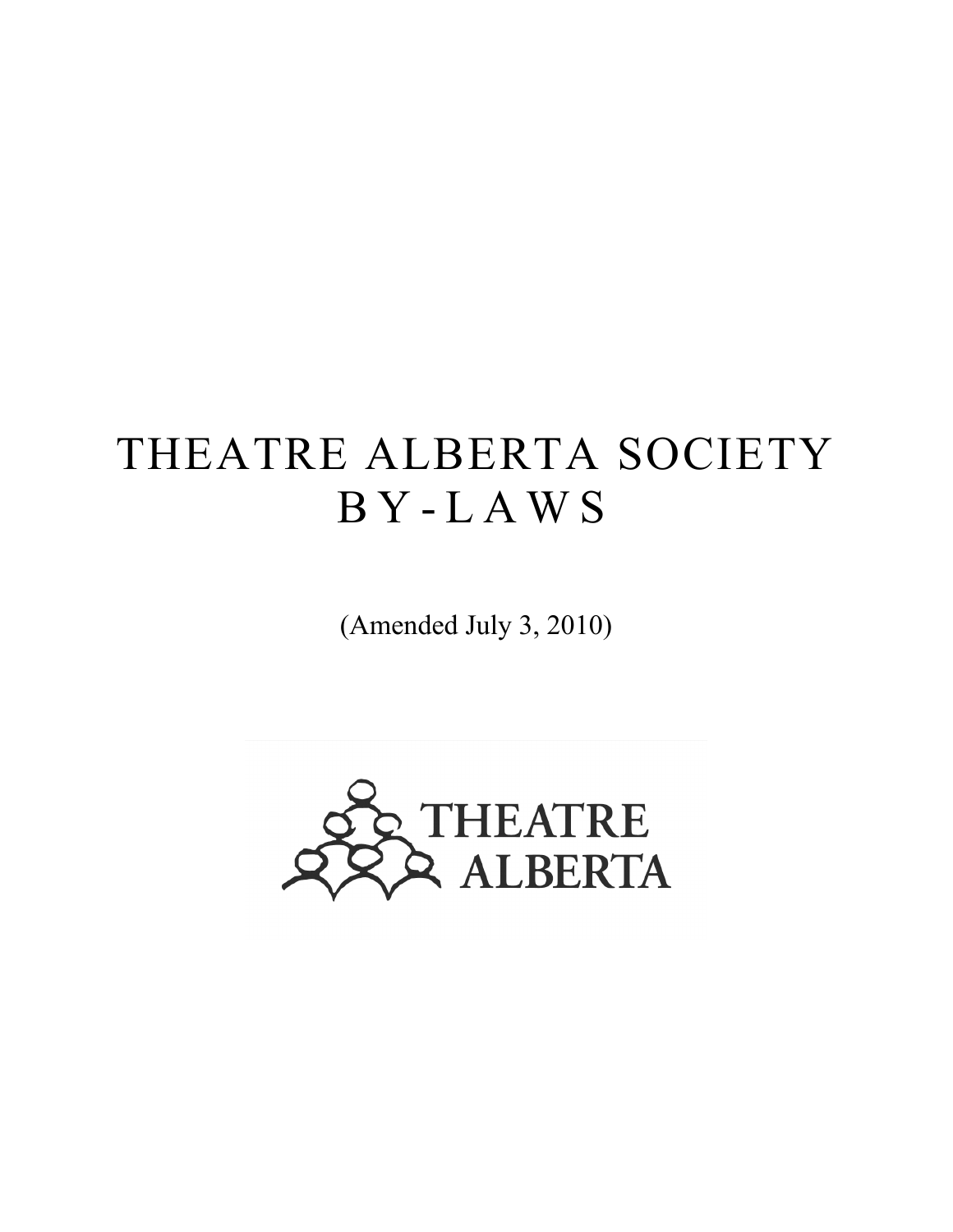# THEATRE ALBERTA SOCIETY BY-LAWS

The name of the Society shall be the Theatre Alberta (Society).

#### 1. OBJECTIVES and NATURE

- 1.1 The objectives of the Society are:
	- To educate and increase the public's understanding and appreciation of the theatre arts in Alberta.
	- To maintain and operate a circulating library of plays and theatre reference materials open to the general public.
	- To educate youth and adults regarding all aspects of the theatre arts by providing seminars, workshops, courses, and theatre camps.
	- To do such things as are incidental and ancillary to the furtherance of the abovenoted objects.
- 1.2 The Society shall be a non-profit organization, whose business shall be carried out without financial gain for its members, and any profit or benefits shall be used for promoting its objectives and goals.
- 1.3 Upon the dissolution of the Corporation and after payment of all debts and liabilities, its remaining property shall be distributed or disposed of to qualified donees as defined in subsection 149.1 (1) of the *Income Tax Act* (Canada).

#### 2. MEMBERSHIP and VOTING

- 2.1 Any person, or any organization, institution or group, who supports Article 1 of these by-laws may become a member upon completing an application for membership in such form as may be approved from time to time by the Board of Directors of the Society and upon payment of the prescribed membership fee.
- 2.2 Membership fees and categories of membership in the Society shall be determined by the members at a General Meeting, upon the recommendation of the Board of Directors, provided that the amount of the fees shall not be changed more than once in any fiscal year.
- 2.3 If any member is in arrears for fees for any year, such member shall be automatically suspended at the expiration of six months from the start of such year and shall thereafter be entitled to no membership privileges or powers in the Society until released.
- 2.4 Members may withdraw from membership or resign their membership at any time by providing written notice to the President of the Society provided, however, that any such member shall not be entitled to a refund of any fee which the member may have paid to the Society.
- 2.5 Any member upon a two-thirds vote of all members of the Society in good standing may be expelled from membership for any cause which the Society may deem reasonable.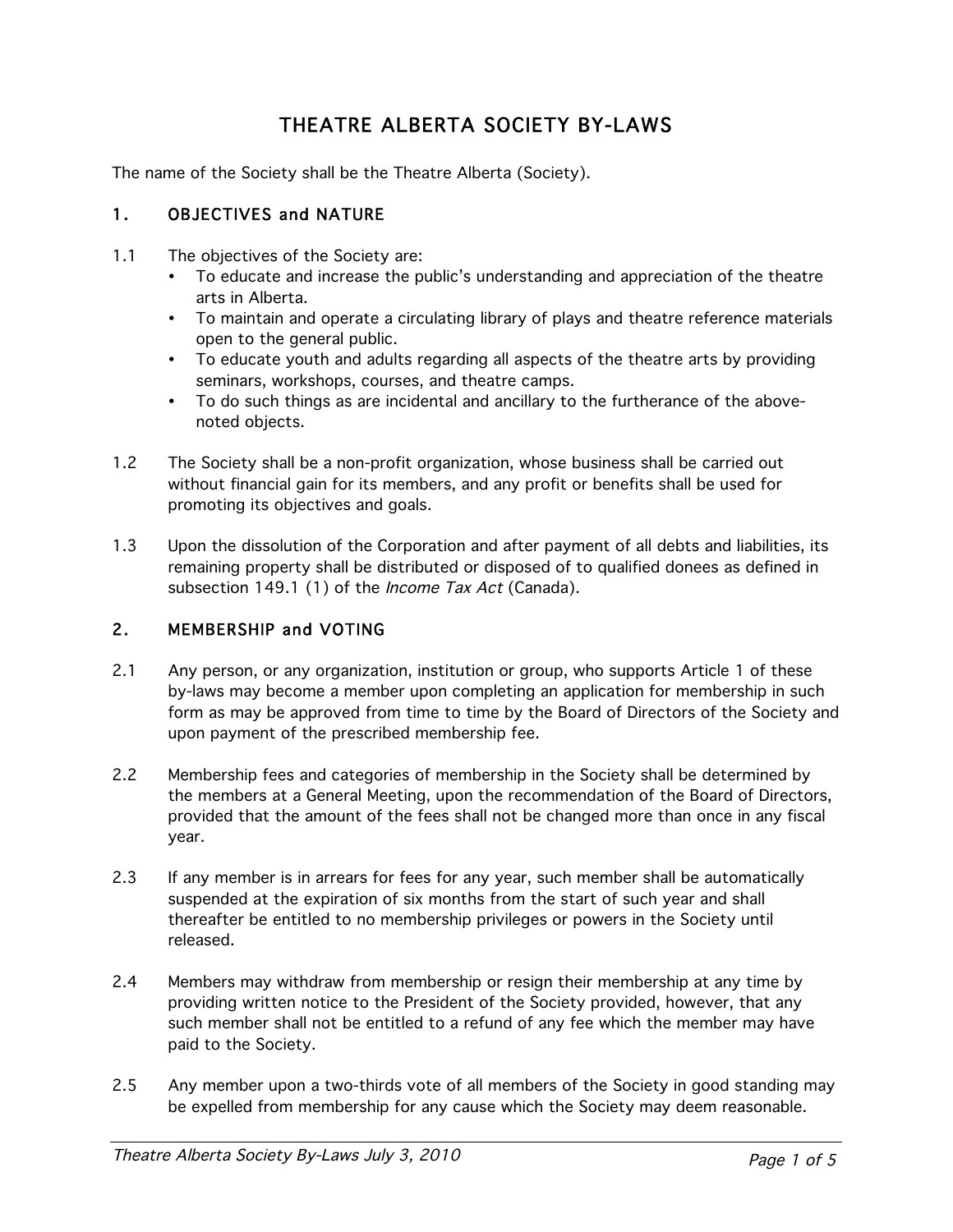# 2. MEMBERSHIP and VOTING (cont'd)

- 2.6 Membership in the Society is non-transferable.
- 2.7 A member in good standing shall have the right to vote at any meeting of the members of the Society, provided that any members other than individuals shall be entitled to only one vote each.
- 2.8 All votes at meetings of the membership shall be made in person and not by proxy.
- 2.9 A mail ballot may be carried out, in a manner to be determined by the Executive Committee, when it is deemed desirable to poll the voting membership other than at a meeting of members.

#### 3. BOARD of DIRECTORS

- 3.1 The Board of Directors of the Society shall consist of the following:
	- President
	- Vice President
	- Secretary
	- Treasurer
	- Immediate Past President, if one is available
		- o (the above mentioned shall act as the Executive Committee)
	- A minimum of 5 elected Directors-at-large
- 3.2 Each Director must be a member in good standing of the Society.
- 3.3 Board committees of the Society shall be established by the Board of Directors in order to assist Theatre Alberta accomplish its mandate and to maintain liaison with affiliate organizations and the various theatre constituencies. Committees will be advisory to the Board and may be composed of Board members, society members and non-members.
- 3.4 Directors shall be elected to two year terms by the membership of the Society at an Annual General Meeting. Nominations must be in writing and signed by the candidate and two members of the Society who are in good standing; nominations may be made up to 1/2 hour prior to the election of Directors at the Annual General Meeting. The Board shall reflect Alberta's regional diversity and strive to maintain equal representation from each of the three constituencies: educational, community theatre and professional theatre.
- 3.5 Any vacancy occurring in the elected Directors between Annual General Meetings shall be promptly filled by appointment by the Board of Directors, but the person so appointed shall hold office only until the next Annual General Meeting.
- 3.6 The Board of Directors shall, subject to these by-laws or directions given it by the majority vote of the membership at any meeting properly called and constituted, have full control and management of the affairs of the Society and shall exercise all such powers of the Society as are not required to be exercised by the members themselves.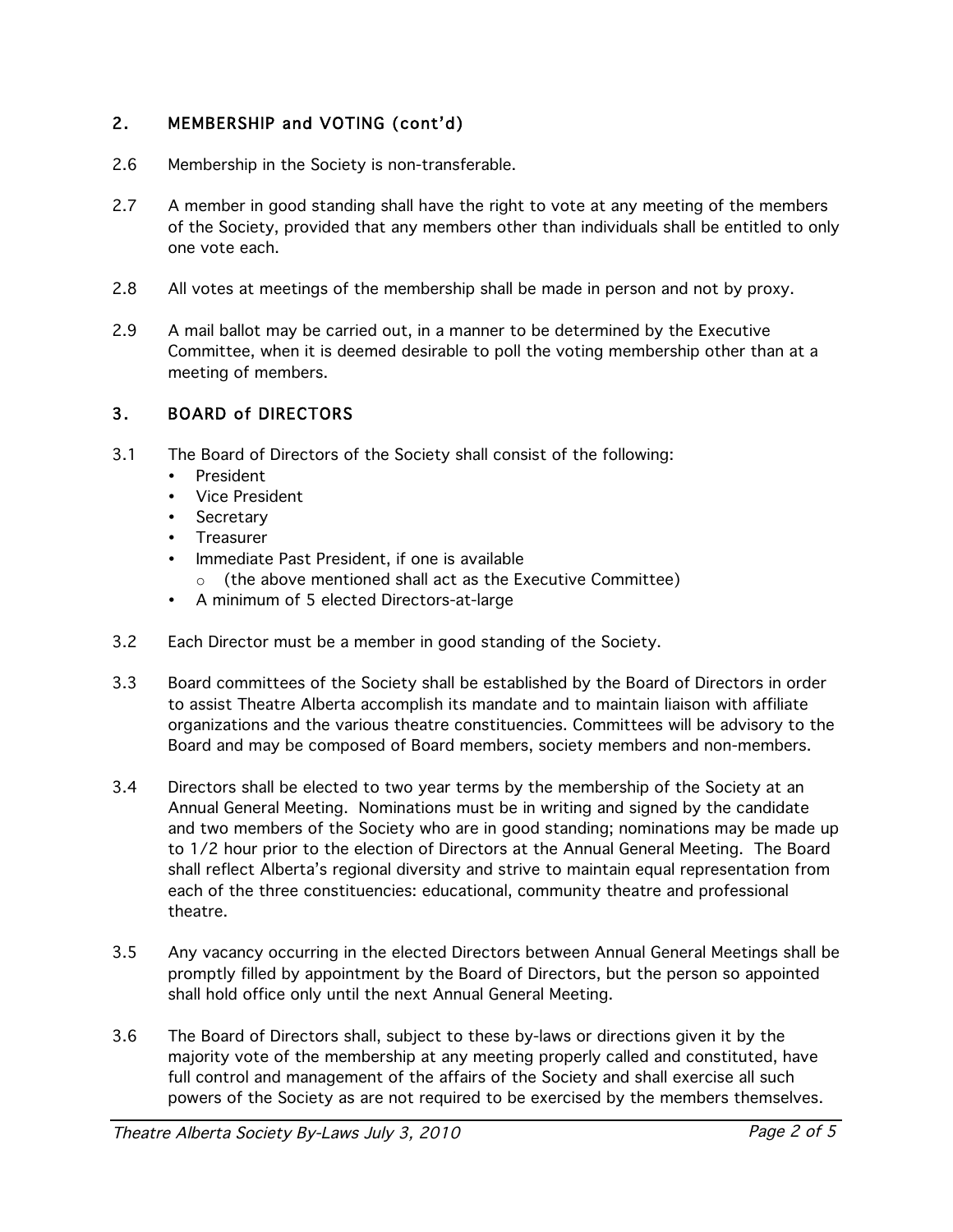# 3. BOARD of DIRECTORS (cont'd)

- 3.7 Meetings of the Board shall be held at such times and at such places as the Board of Directors may from time to time determine, provided that such meetings be held at least two times per year. Notice of meetings shall be given to each member of the Board of Directors not less than ten days before the meeting is to take place, in writing mailed to the member, or by three day's notice if given by telephone.
- 3.8 A quorum for a meeting of the Board of Directors shall be 50% of the elected members of the Board.
- 3.9 Meetings may be held without notice if a quorum of the Board of Directors is present, provided, however, that any business transacted at such meeting is ratified at the next regularly called meeting of the Board of Directors; otherwise it shall be null and void.
- 3.10 Each member of the Board of Directors shall have one vote and all matters shall be decided by a majority of votes. In cases of tie votes, the meeting Chair shall cast the deciding vote.
- 3.11 Any member of the Board of Directors who misses a meeting without notice shall be considered to have vacated their position on the Board and the position shall then be filled as provided by these by-laws.
- 3.12 Members of the Board of Directors may serve a maximum of two consecutive terms on the Board; a one year membership off the Board shall be required before seeking election to a further term or terms. The following exceptions may be made:
	- a President who has had board membership for four years may be re-elected as President for one additional two year term.
	- a Treasurer who has had board membership for four years may be re-elected as Treasurer for one additional two year term.
	- a retiring President retains office as Past President for one year.

# 4. EXECUTIVE COMMITTEE

- 4.1 The Executive Committee shall consist of the President, Vice President, Secretary, Treasurer and the immediate Past President.
- 4.2 The Executive Committee shall meet as required. The notice requirements, quorum and other such rules and procedure regarding meetings of the Executive Committee shall be determined by the Committee.
- 4.3 In addition to any other responsibilities and authority delegated to the Executive Committee from time to time by the Board of Directors, the Committee shall exercise in the interval between the meetings of the Board of Directors all the powers of the Board of Directors which may be lawfully delegated in the management of the business and affairs of the Society, and shall co-ordinate the activities of committees and task forces of the Board of Directors.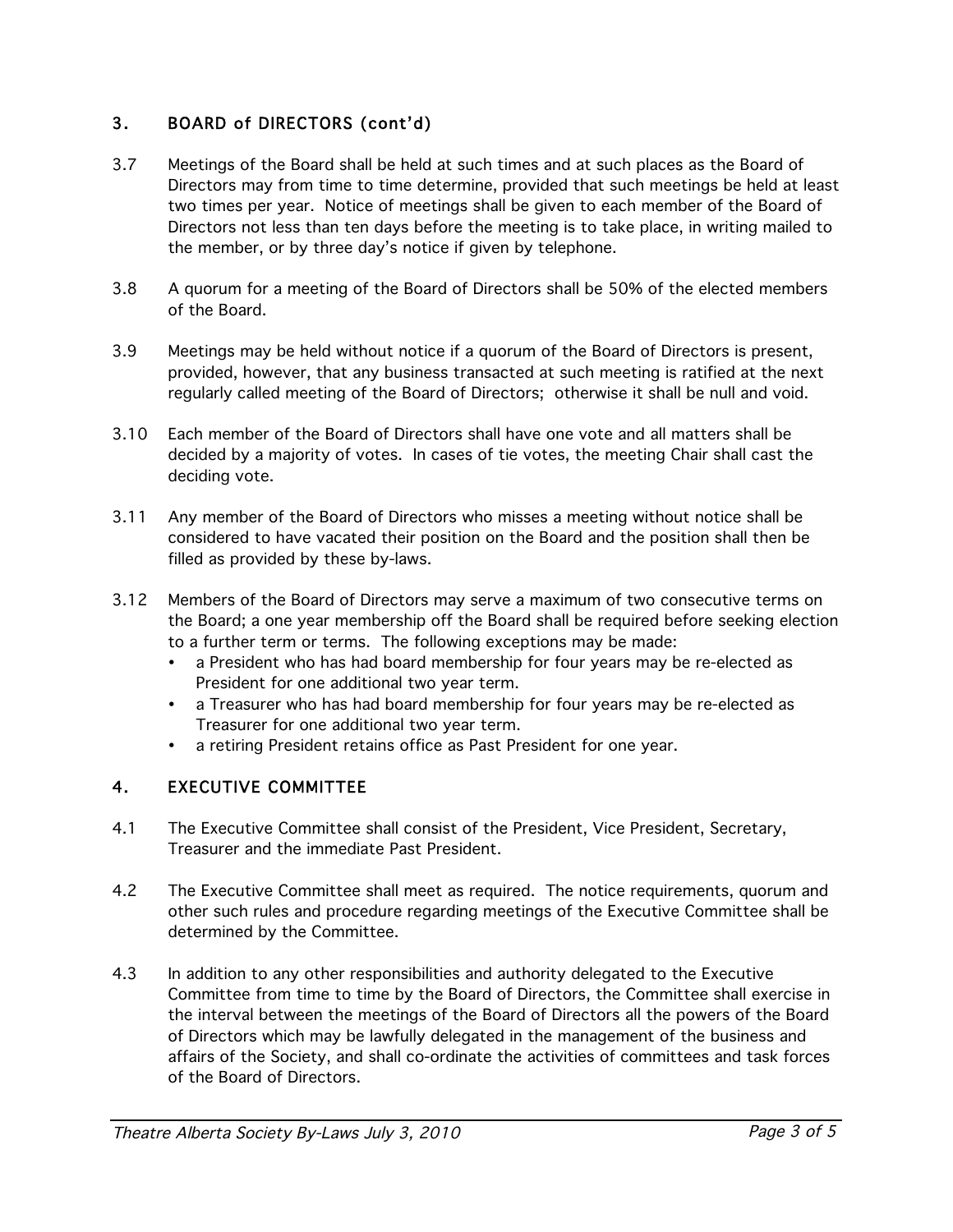#### 5. DUTIES of OFFICERS

- 5.1 The President shall, when present, preside at all meetings of the Society and of the Executive Committee and the Board of Directors. The President shall be ex-officio a member of all Committees and shall chair the Executive Committee. In addition, the President shall perform such other duties as may be specified by the Board of Directors from time to time.
- 5.2 The Vice President shall assist the President and perform the duties of the President in the President's absence, and shall perform such other duties as may be specified by the Board of Directors.
- 5.3 The Secretary shall attend all meetings of the Executive Committee and the Board of Directors and keep accurate minutes of them. In case of the absence of the Secretary, these duties shall be discharged by such person as may be appointed by the Executive. In addition, the Secretary shall perform such other duties as may be specified by the Board of Directors.
- 5.4 The Treasurer shall properly account for the funds of the Society and keep such books as may be directed. The Treasurer shall present a full detailed account of receipts and disbursements to the Executive whenever requested and prepare for submission to the Annual General Meeting a statement, duly audited as hereinafter set forth, of the financial position of the Society and Annual Budget. In addition, the Treasurer shall perform such other duties as may be specified by the Board of Directors.

# 6. BOOKS and ACCOUNTS

- 6.1 The books, accounts and records of the Society shall be reviewed once yearly either by a duly qualified accountant or by any two (2) Directors, other than the Treasurer, appointed by the Board.
- 6.2 A complete and proper statement of the standing of the books for the previous year shall be submitted at the Annual General Meeting of the Society.
- 6.3 The fiscal year of the Society shall be April 1 to March 31.
- 6.4 The books and records of the Society may be inspected by any member of the Society at the annual meeting provided for herein or at any time upon giving reasonable notice and arranging a time satisfactory to the member of the Board of Directors having charge of them. Each member of the Board of Directors shall at all times have access to such books and records.

# 7. MEETINGS

7.1 The society shall hold an Annual General Meeting on or before November 30 in each year, of which meeting at least 21 days notice shall be given to all members.